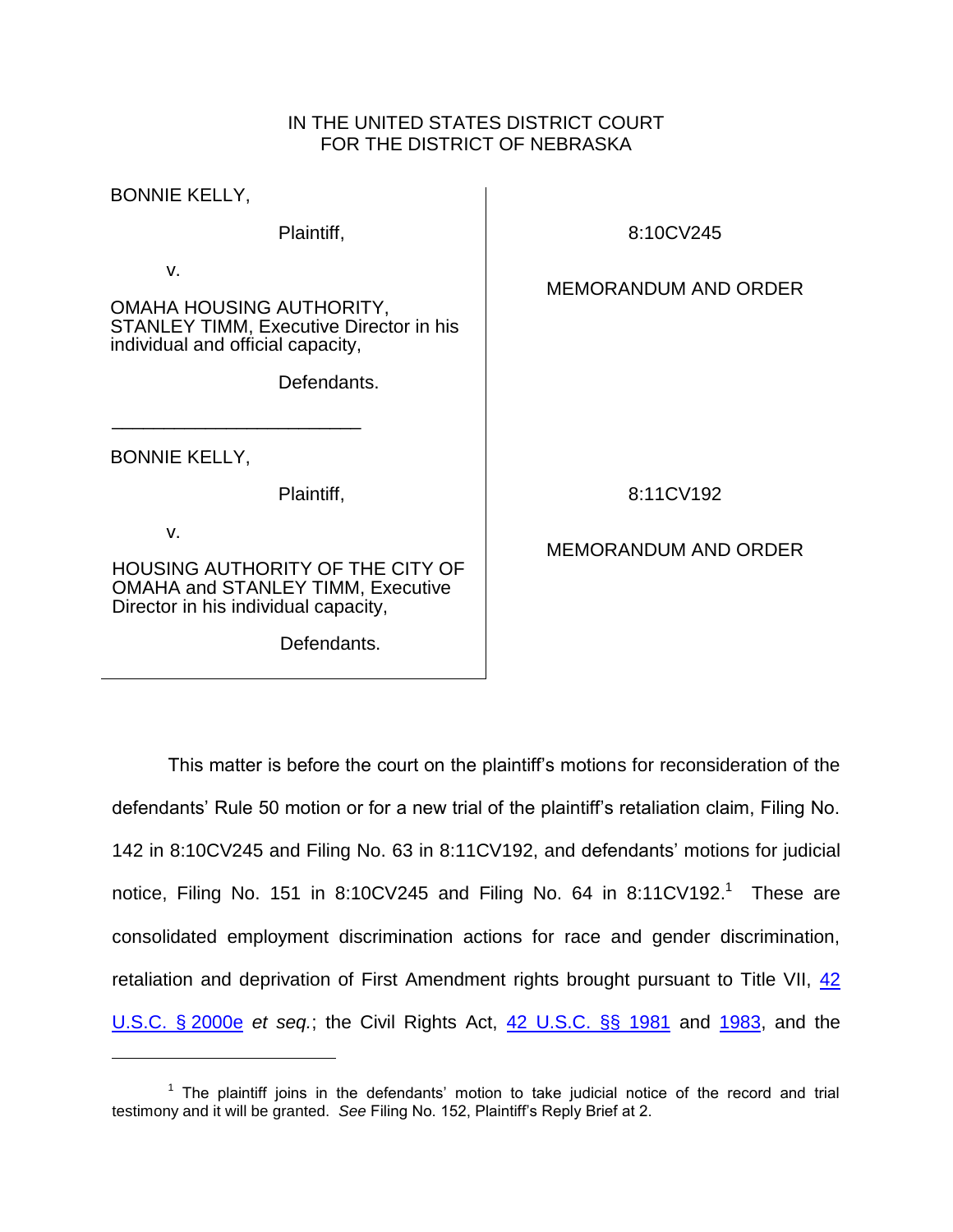Nebraska Fair Employment Act, [Neb. Rev. Stat. § 48-1114,](http://westlaw.com/find/default.wl?ft=L&docname=NESTS48-1114&rs=btil2.0&rp=%2ffind%2fdefault.wl&fn=_top&findtype=L&vr=2.0&db=1000257&wbtoolsId=NESTS48-1114&HistoryType=F) in connection with defendants' demotion, subsequent termination, and alleged discriminatory failure to rehire the plaintiff.

The consolidated action was tried to a jury from January 17, 2012, to January 23, 2012. At the close of the plaintiff's case, the defendants moved for judgment as a matter of law ("JAML") on all of the plaintiff's claims. The court denied the motion with respect to the plaintiff's race and gender discrimination claims, but took the motion under advisement with respect to the plaintiff's First Amendment retaliation claim. At the close of all the evidence, the court granted the defendants' renewed Rule 50 motion with respect to the First Amendment retaliation claim. The court found the plaintiff could not establish the requisite nexus between the expression of speech at issue and the plaintiff's termination eighteen months later. The plaintiff's race and gender discrimination claims were submitted to the jury and the jury returned a verdict in favor of the defendant. Filing No. 135.

The plaintiff challenges the court's ruling on the retaliation claim and requests a new trial on that claim. She argues that continuing adverse actions were taken against her between the protected speech and her termination. The plaintiff does not challenge the jury's verdict on the discrimination claims.

#### **I. FACTS**

At trial, Ms. Kelly testified that she began working at the Omaha Housing Authority in 1998 as a litigation paralegal. *See* Filing No. 146 in 8:10CV245 and Filing No. 67 in 8:11CV192, Transcript of Trial Testimony of Bonnie Kelly at 3. She became procurement contract coordinator in 2005 and procurement contract director in 2006.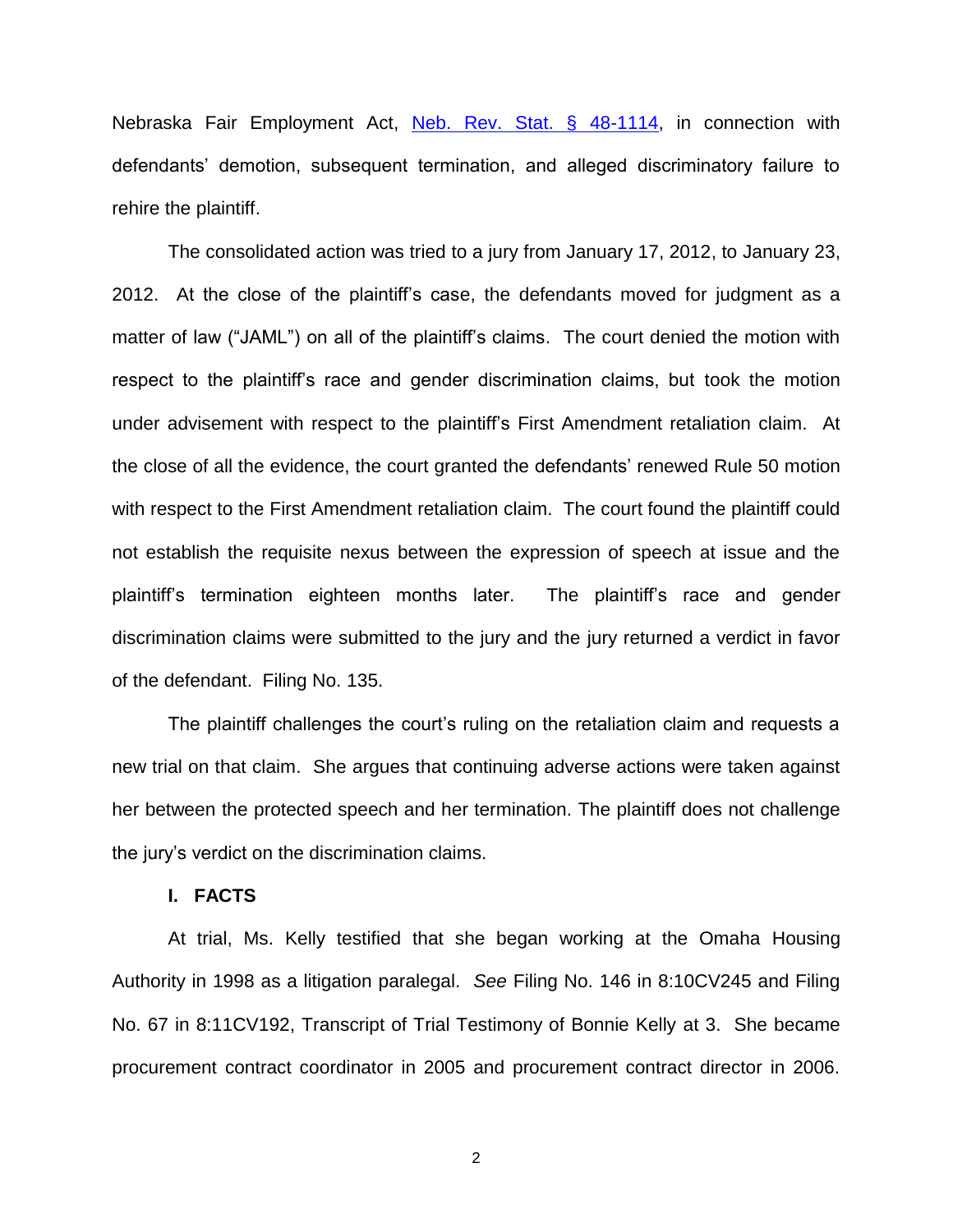*Id.* at 5-7. In January 2008, she voiced opposition to the actions of Frank Brown, a city council member, with respect to a snow contract, to her supervisor, Stanley Timm. *Id.* at 26, 112. She testified she discussed what she "saw was improprieties of Frank Brown's interference with federal contracts," in that Frank Brown worked for an entity known as Housing in Omaha ("HIO") that Kelly regarded as a "scam." *Id*. at 25, 110. She told Timm she thought the conduct violated federal law and was a conflict of interest. *Id.* at 27, 110.

Tim Bohling was hired in May 2008 as the Director of Finance and Procurement and the evidence shows he was Ms. Kelly's superior. *Id.* at 17, 64-67. She stated that managers later started to "go around" her and submit contract proposals to Tim Bohling. *Id.* at 17. She testified she did not think Bohling was qualified because he did not know compliance regulations and made mistakes. *Id.* at 38-39. She trained Bohling with respect to HUD procurement policies and procedures and federal regulations and requirements for contracts. *Id.* at 31.

In June 2008, Frank Brown, then a city councilman, asked her to send contracts to him for review. *Id.* at 24. She testified that in October 2008, she was restricted from entering the building at night or on weekends, and her duties were reduced in that she was excluded from meetings she had attended prior to the hiring of Tim Bohling. *Id.* at 56-57. She testified that up until her termination, George Achola, OHA's general legal counsel, would "bully," "physically hit," and "intimidate" her. *Id.* at 27. She also testified that Time Bohling spoke to her in an unprofessional manner. *Id.* at 35.

Ms. Kelly was terminated in June 2009. *Id.* at 80. She testified that sometime in 2008 she had contacted HUD and the Board of Commissioners with complaints of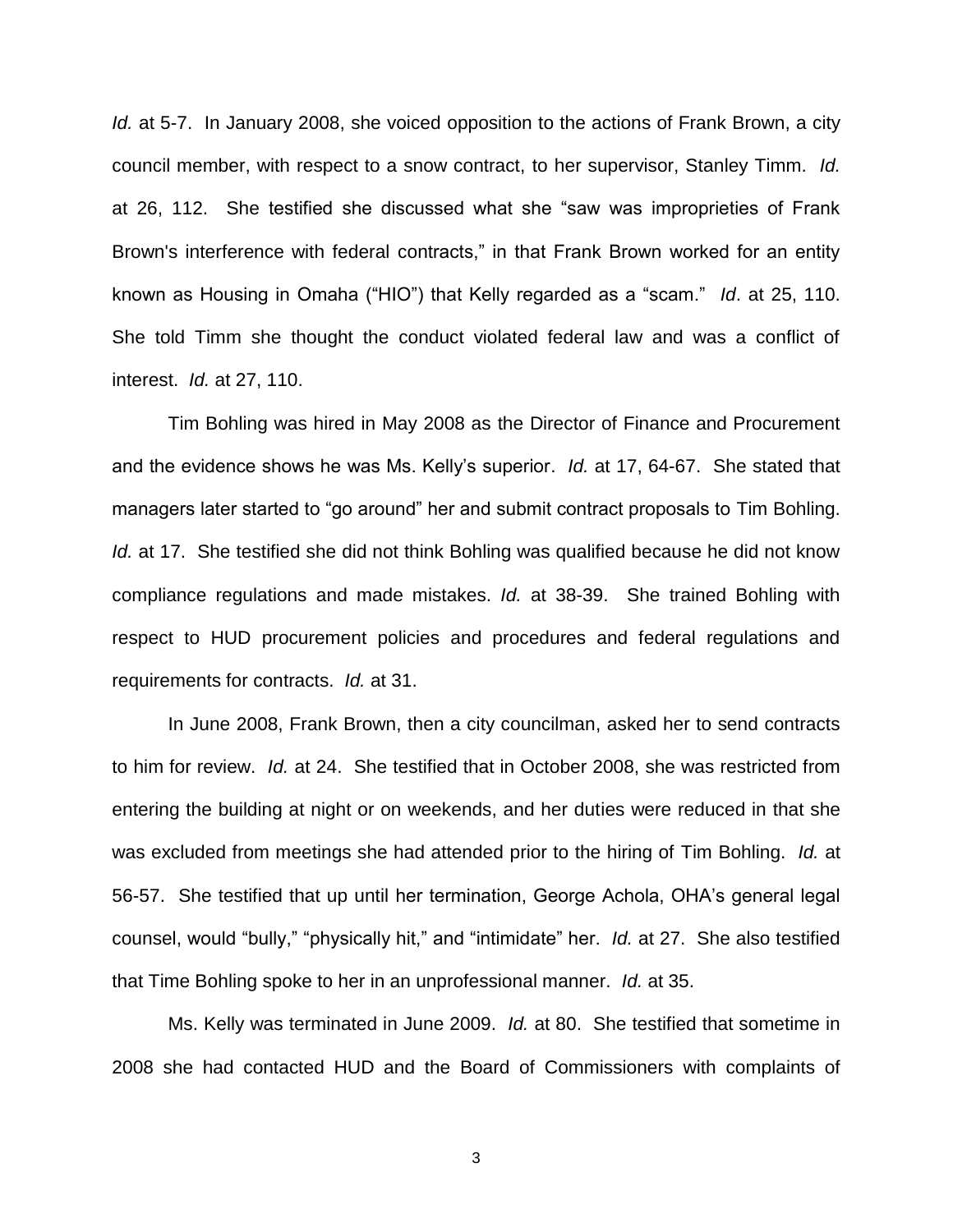improprieties. *Id.* at 54. After she was terminated, she contacted the Board of Commissioners, city officials and HUD with complaints of impropriety at the Omaha Housing Authority. *Id.* at 108-09. She also testified that the retaliation was "generated" by her conduct in refusing to follow Frank Brown's order to cancel a snow removal contract and refusal to allow Brown to review contracts before approval. *Id.* at 112. She characterized her protected speech as concern about corruption and the relationship between HIO (the company Brown worked for) and OHA. *Id.* at 110, 113.

### **II. LAW**

Under the Federal Rules, "[i]f a party has been fully heard on an issue during a jury trial and the court finds that a reasonable jury would not have a legally sufficient evidentiary basis to find for the party on that issue, the court may: (A) resolve the issue against the party, and (B) grant a motion for judgment as a matter of law against the party on a claim or defense that, under the controlling law, can be maintained or defeated only with a favorable finding on that issue." [Fed. R. Civ. P. Rule 50\(a\)](http://westlaw.com/find/default.wl?ft=L&docname=USFRCPR50&rs=btil2.0&rp=%2ffind%2fdefault.wl&fn=_top&findtype=L&vr=2.0&db=1000600&wbtoolsId=USFRCPR50&HistoryType=F) (1).

Rule 59(e) motions serve the limited function of correcting manifest errors of law or fact or to present newly discovered evidence. *[United States v. Metropolitan](http://westlaw.com/find/default.wl?ft=Y&db=0000506&rs=btil2.0&rp=%2ffind%2fdefault.wl&serialnum=2008596331&fn=_top&findtype=Y&vr=2.0&wbtoolsId=2008596331&HistoryType=F) St. Louis Sewer Dist.*[, 440 F.3d 930, 933 \(8th Cir. 2006\).](http://westlaw.com/find/default.wl?ft=Y&db=0000506&rs=btil2.0&rp=%2ffind%2fdefault.wl&serialnum=2008596331&fn=_top&findtype=Y&vr=2.0&wbtoolsId=2008596331&HistoryType=F) Such motions cannot be used to introduce new evidence, tender new legal theories, or raise arguments which could have been offered or raised prior to entry of judgment. *Id.* To prevail on a Rule 59(e) motion, the movant must show that (1) the evidence was discovered after trial; (2) the movant exercised due diligence to discover the evidence before the end of trial; (3) the evidence is material and not merely cumulative or impeaching; and (4) a new trial considering the evidence would probably produce a different result. *Id.*; *see [United](http://westlaw.com/find/default.wl?ft=Y&db=0000506&rs=btil2.0&rp=%2ffind%2fdefault.wl&serialnum=2003175408&fn=_top&findtype=Y&vr=2.0&wbtoolsId=2003175408&HistoryType=F)*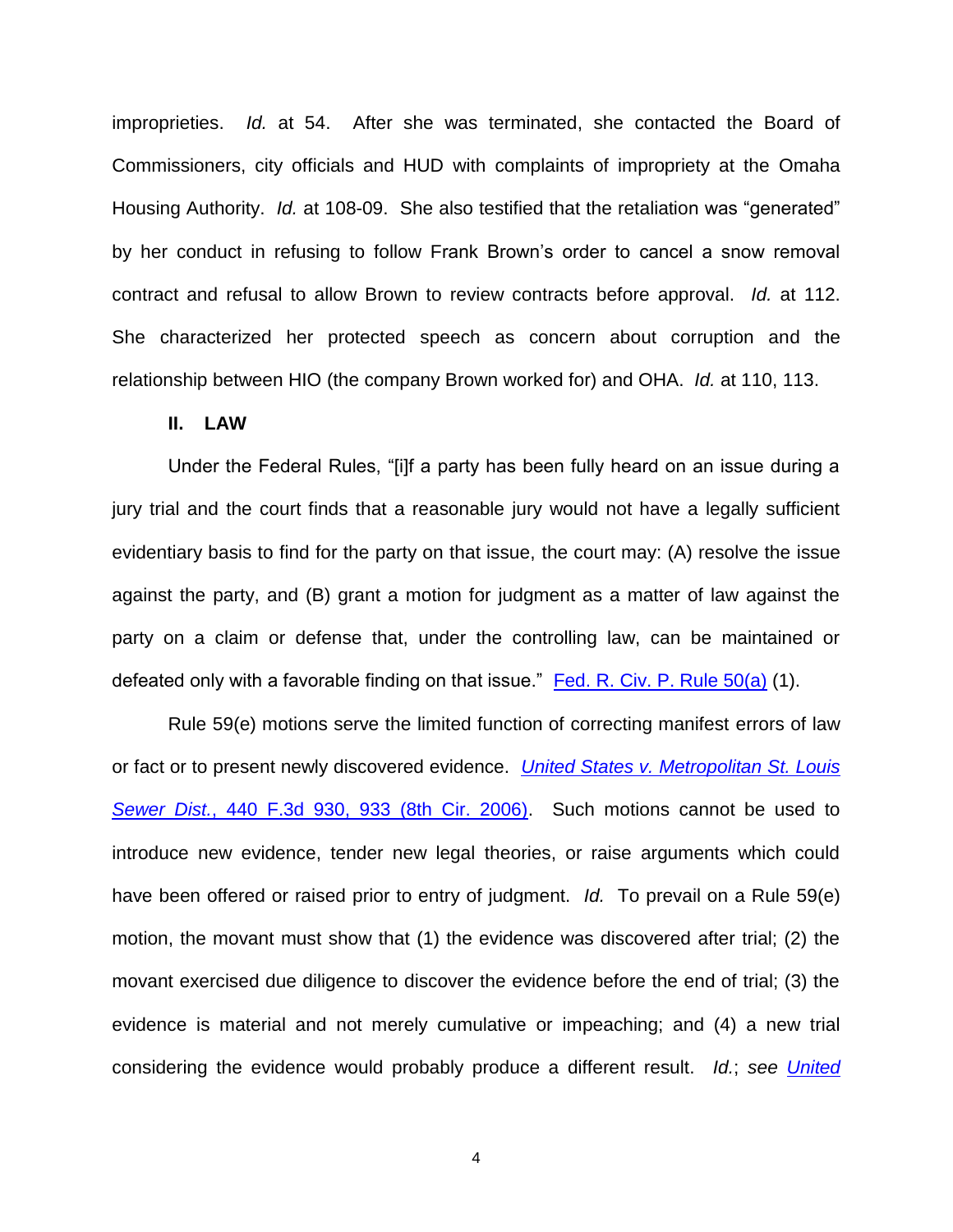*[States Xpress Enters. Inc. v. J.B. Hunt Transp., Inc.](http://westlaw.com/find/default.wl?ft=Y&db=0000506&rs=btil2.0&rp=%2ffind%2fdefault.wl&serialnum=2003175408&fn=_top&findtype=Y&vr=2.0&wbtoolsId=2003175408&HistoryType=F)*, 320 F.3d 809, 815 (8th Cir. 2003) (discussing factors one must show to prevail under Rule 60(b)(2), which are the same under Rule 59(e)).

New trials based on the weight of the evidence are generally disfavored, and the district court's authority to grant a new trial should be exercised sparingly and with caution. *United States v. Campos*[, 306 F.3d 577, 579 \(8th Cir. 2002\).](http://westlaw.com/find/default.wl?ft=Y&db=0000506&rs=btil2.0&rp=%2ffind%2fdefault.wl&serialnum=2002635050&fn=_top&findtype=Y&vr=2.0&wbtoolsId=2002635050&HistoryType=F) The evidence must be viewed in the light most favorable to the nonmoving party while assuming as proven all facts her evidence tends to show, resolving all evidentiary conflicts in her favor, and according her all reasonable inferences. *[Sheriff v. Midwest Health Partners,](http://westlaw.com/find/default.wl?ft=Y&db=0000506&rs=btil2.0&rp=%2ffind%2fdefault.wl&serialnum=2022876190&fn=_top&findtype=Y&vr=2.0&wbtoolsId=2022876190&HistoryType=F)  P.C.,* [619 F.3d 923, 929](http://westlaw.com/find/default.wl?ft=Y&db=0000506&rs=btil2.0&rp=%2ffind%2fdefault.wl&serialnum=2022876190&fn=_top&findtype=Y&vr=2.0&wbtoolsId=2022876190&HistoryType=F) (8th Cir. 2010).

First Amendment retaliation claims are analyzed under the same framework as claims of retaliation under Title VII. *Okruhlik v. Univ. of Ark*[. 395 F.3d 872, 878 \(8th Cir.](http://westlaw.com/find/default.wl?ft=Y&db=0000506&rs=btil2.0&rp=%2ffind%2fdefault.wl&serialnum=2006088434&fn=_top&findtype=Y&vr=2.0&wbtoolsId=2006088434&HistoryType=F) [2005\).](http://westlaw.com/find/default.wl?ft=Y&db=0000506&rs=btil2.0&rp=%2ffind%2fdefault.wl&serialnum=2006088434&fn=_top&findtype=Y&vr=2.0&wbtoolsId=2006088434&HistoryType=F) In order to present a prima facie case of retaliation under [42 USC § 1983,](http://westlaw.com/find/default.wl?ft=L&docname=42USCAS1983&rs=btil2.0&rp=%2ffind%2fdefault.wl&fn=_top&findtype=L&vr=2.0&db=1000546&wbtoolsId=42USCAS1983&HistoryType=F) a plaintiff must produce evidence showing: (1) that she engaged in activity protected by the First Amendment; (2) that the defendants took an adverse employment action against her; and (3) that her protected speech was a substantial or motivating factor in the adverse employment action. *[Mount Healthy City Sch. Dist. v. Doyle](http://westlaw.com/find/default.wl?ft=Y&db=0000780&rs=btil2.0&rp=%2ffind%2fdefault.wl&serialnum=1977118708&fn=_top&findtype=Y&vr=2.0&wbtoolsId=1977118708&HistoryType=F)*, 429 U.S. 274, [287 \(1977\);](http://westlaw.com/find/default.wl?ft=Y&db=0000780&rs=btil2.0&rp=%2ffind%2fdefault.wl&serialnum=1977118708&fn=_top&findtype=Y&vr=2.0&wbtoolsId=1977118708&HistoryType=F) *Davison v. City of Minneapolis*[, 490 F.3d 648, 655 \(8th Cir. 2007\).](http://westlaw.com/find/default.wl?ft=Y&db=0000506&rs=btil2.0&rp=%2ffind%2fdefault.wl&serialnum=2012511218&fn=_top&findtype=Y&vr=2.0&wbtoolsId=2012511218&HistoryType=F)

A public employee's speech is protected by the First Amendment if the employee speaks as a citizen and addresses a matter of public concern. *[Garcetti v. Ceballos](http://westlaw.com/find/default.wl?ft=Y&db=0000780&rs=btil2.0&rp=%2ffind%2fdefault.wl&serialnum=2009252264&fn=_top&findtype=Y&vr=2.0&wbtoolsId=2009252264&HistoryType=F)*, 547 [U.S. 410, 411 \(2006\).](http://westlaw.com/find/default.wl?ft=Y&db=0000780&rs=btil2.0&rp=%2ffind%2fdefault.wl&serialnum=2009252264&fn=_top&findtype=Y&vr=2.0&wbtoolsId=2009252264&HistoryType=F) "[W]hen public employees make statements pursuant to their official duties, the employees are not speaking as citizens for First Amendment purposes, and the Constitution does not insulate their communications from employer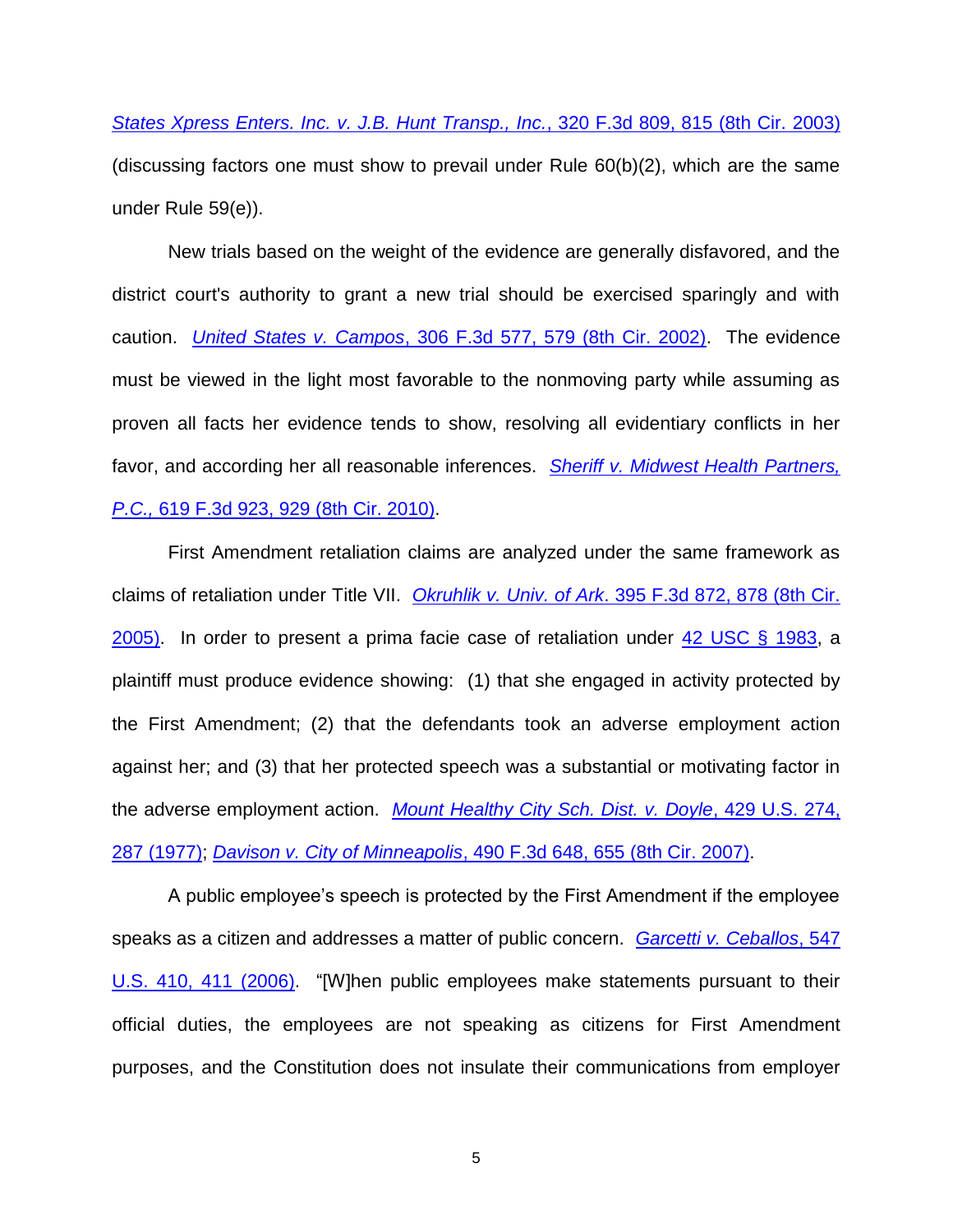discipline." *Id.* at 421-22 (noting that "[r]estricting speech that owes its existence to a public employee's professional responsibilities does not infringe any liberties the employee might have enjoyed as a private citizen."); *see also [Bonn v. City of Omaha](http://westlaw.com/find/default.wl?ft=Y&db=0000506&rs=btil2.0&rp=%2ffind%2fdefault.wl&serialnum=2023389004&fn=_top&findtype=Y&vr=2.0&wbtoolsId=2023389004&HistoryType=F)*, [623 F.3d 587](http://westlaw.com/find/default.wl?ft=Y&db=0000506&rs=btil2.0&rp=%2ffind%2fdefault.wl&serialnum=2023389004&fn=_top&findtype=Y&vr=2.0&wbtoolsId=2023389004&HistoryType=F) (8th Cir. 2010). An adverse employment action under Title VII must be "materially adverse," not merely trivial in nature. *[Burlington N. & Santa Fe Ry. Co. v.](http://westlaw.com/find/default.wl?ft=Y&db=0000780&rs=btil2.0&rp=%2ffind%2fdefault.wl&serialnum=2009404759&fn=_top&findtype=Y&vr=2.0&wbtoolsId=2009404759&HistoryType=F)  White*[, 548 U.S. 53, 68 \(2006\);](http://westlaw.com/find/default.wl?ft=Y&db=0000780&rs=btil2.0&rp=%2ffind%2fdefault.wl&serialnum=2009404759&fn=_top&findtype=Y&vr=2.0&wbtoolsId=2009404759&HistoryType=F) *see also [Jackson v. United Parcel Service, Inc.,](http://westlaw.com/find/default.wl?ft=Y&db=0000506&rs=btil2.0&rp=%2ffind%2fdefault.wl&serialnum=2017578435&fn=_top&findtype=Y&vr=2.0&wbtoolsId=2017578435&HistoryType=F)* 548 [F.3d 1137, 1142 \(8th Cir.](http://westlaw.com/find/default.wl?ft=Y&db=0000506&rs=btil2.0&rp=%2ffind%2fdefault.wl&serialnum=2017578435&fn=_top&findtype=Y&vr=2.0&wbtoolsId=2017578435&HistoryType=F) 2008).

It is well settled that an employee can establish a causal link between protected activity and adverse action by the close timing of the two events. *[Hite v. Vermeer](http://westlaw.com/find/default.wl?ft=Y&db=0000506&rs=btil2.0&rp=%2ffind%2fdefault.wl&serialnum=2009123303&fn=_top&findtype=Y&vr=2.0&wbtoolsId=2009123303&HistoryType=F)  Manufacturing Company*[, 446 F.3d 858, 866 \(8th Cir. 2006\);](http://westlaw.com/find/default.wl?ft=Y&db=0000506&rs=btil2.0&rp=%2ffind%2fdefault.wl&serialnum=2009123303&fn=_top&findtype=Y&vr=2.0&wbtoolsId=2009123303&HistoryType=F) *[Eliserio v. United](http://westlaw.com/find/default.wl?ft=Y&db=0000506&rs=btil2.0&rp=%2ffind%2fdefault.wl&serialnum=2006265384&fn=_top&findtype=Y&vr=2.0&wbtoolsId=2006265384&HistoryType=F)  Steelworkers of Amer.*[, 398 F.3d 1071, 1079 \(8th Cir. 2005\);](http://westlaw.com/find/default.wl?ft=Y&db=0000506&rs=btil2.0&rp=%2ffind%2fdefault.wl&serialnum=2006265384&fn=_top&findtype=Y&vr=2.0&wbtoolsId=2006265384&HistoryType=F) *[Bassett v. City of](http://westlaw.com/find/default.wl?ft=Y&db=0000506&rs=btil2.0&rp=%2ffind%2fdefault.wl&serialnum=2000097676&fn=_top&findtype=Y&vr=2.0&wbtoolsId=2000097676&HistoryType=F)  Minneapolis*[, 211 F.3d 1097, 1105 \(8th Cir. 2000\);](http://westlaw.com/find/default.wl?ft=Y&db=0000506&rs=btil2.0&rp=%2ffind%2fdefault.wl&serialnum=2000097676&fn=_top&findtype=Y&vr=2.0&wbtoolsId=2000097676&HistoryType=F) *[Mathews v. Trilogy Comms., Inc.](http://westlaw.com/find/default.wl?ft=Y&db=0000506&rs=btil2.0&rp=%2ffind%2fdefault.wl&serialnum=1998107023&fn=_top&findtype=Y&vr=2.0&wbtoolsId=1998107023&HistoryType=F)*, [143 F.3d 1160, 1166 \(8th Cir. 1998\).](http://westlaw.com/find/default.wl?ft=Y&db=0000506&rs=btil2.0&rp=%2ffind%2fdefault.wl&serialnum=1998107023&fn=_top&findtype=Y&vr=2.0&wbtoolsId=1998107023&HistoryType=F) However, generally, more than a temporal connection is required to present a genuine factual issue on retaliation and only in cases where the temporary proximity is very close can the plaintiff rest on it exclusively. *[Tyler v. University of Arkansas Bd. of Trs](http://westlaw.com/find/default.wl?ft=Y&db=0000506&rs=btil2.0&rp=%2ffind%2fdefault.wl&serialnum=2024302392&fn=_top&findtype=Y&vr=2.0&wbtoolsId=2024302392&HistoryType=F)*., 628 F.3d 980, 986 (8th Cir. 2011). As more time passes between the protected conduct and the retaliatory act, the inference of retaliation becomes weaker and requires stronger alternate evidence of causation. *Id.* The inference vanishes altogether when the time gap between the protected activity and the adverse employment action is measured in months. *Id.* The Eighth Circuit Court of Appeals has held that "an interval as brief as two months did not show causation for purposes of establishing a retaliation and that a two-week interval was 'sufficient, but barely so.'" *See id.* (*quoting [Lewis v. St. Cloud State Univ.](http://westlaw.com/find/default.wl?ft=Y&db=0000506&rs=btil2.0&rp=%2ffind%2fdefault.wl&serialnum=2010555364&fn=_top&findtype=Y&vr=2.0&wbtoolsId=2010555364&HistoryType=F)*, 467 F.3d 1133, 1138 (8th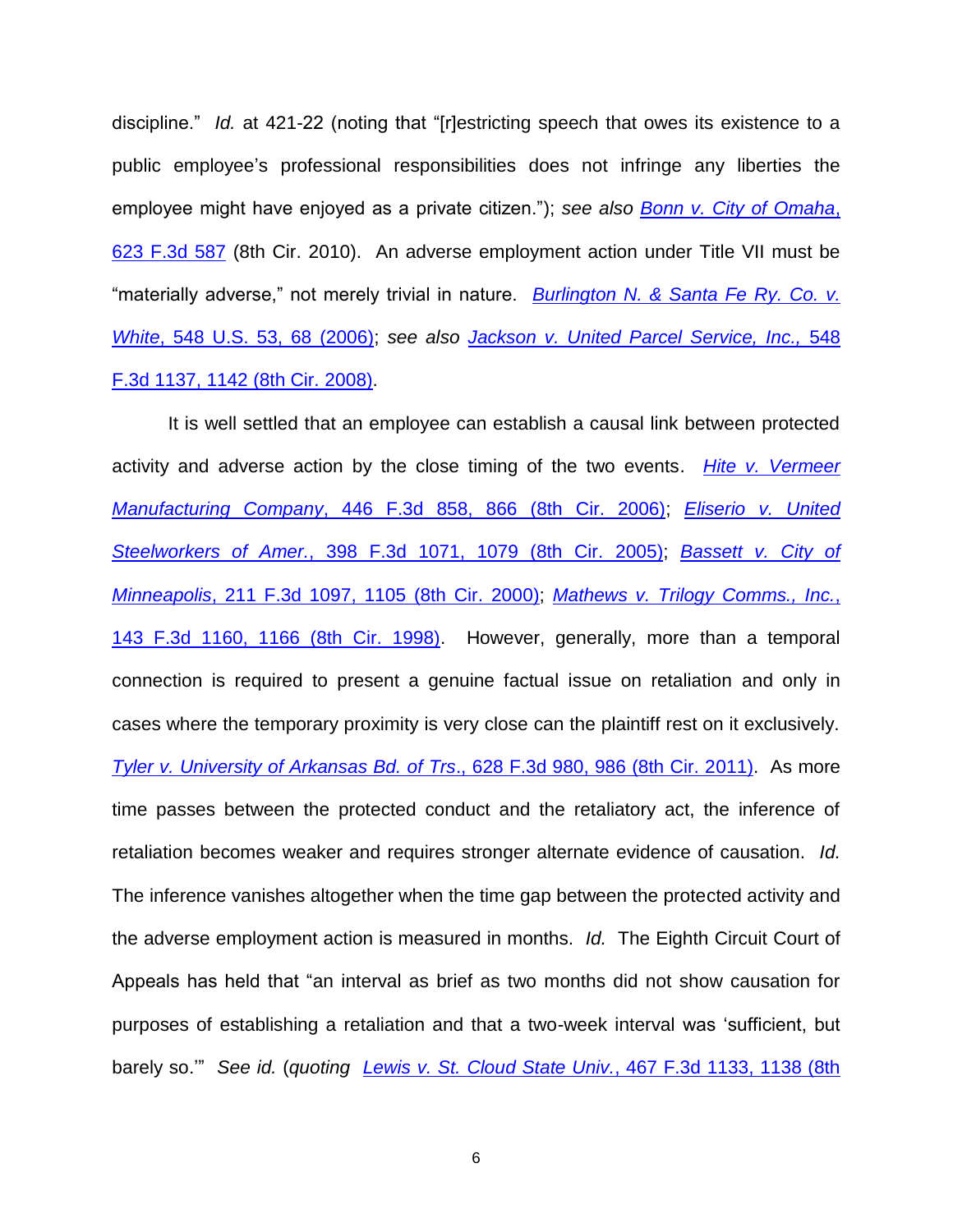Cir. [2006\)](http://westlaw.com/find/default.wl?ft=Y&db=0000506&rs=btil2.0&rp=%2ffind%2fdefault.wl&serialnum=2010555364&fn=_top&findtype=Y&vr=2.0&wbtoolsId=2010555364&HistoryType=F) Further, intervals of six and seven months are not sufficiently contemporaneous to indicate a causal connection or to create an inference of retaliation. *Id.*

#### **III. DISCUSSION**

The court finds that the evidence at trial establishes that the protected speech, that qualifies as speech on a matter of public concern, at issue, was Ms. Kelly's discussion with her superiors regarding alleged improprieties in connection with the snow removal contract in January 2008. There is some evidence that she may have complained to either HUD or city officials in 2008. It is undisputed that she complained of improprieties to HUD and/or other agencies after she was terminated. Further, the adverse employment action at issue is her termination. The record shows that Kelly suffered no pay decrease nor did her job description change; the only difference in the terms and conditions of her employment was that she reported to Tim Bohling instead of Stanly Timm. The actions that the plaintiff characterizes as continuing and escalating instances of retaliation, such as restricted access to the building, change in duties or assignments and changes in chain of command, are nothing more than ordinary workplace slights that do not rise to the level of materially adverse employment actions.

Although the plaintiff now contends that she continuously voiced her objections with respect to Frank Brown's involvement, the evidence does not support that contention. As the record stands, Kelly relies on her allegation that she was terminated because she complained to superiors about Frank Brown's involvement in the cancellation of a snow contract. Assuming that speech was protected, it clearly occurred in January of 2008, approximately eighteen months before Ms. Kelly's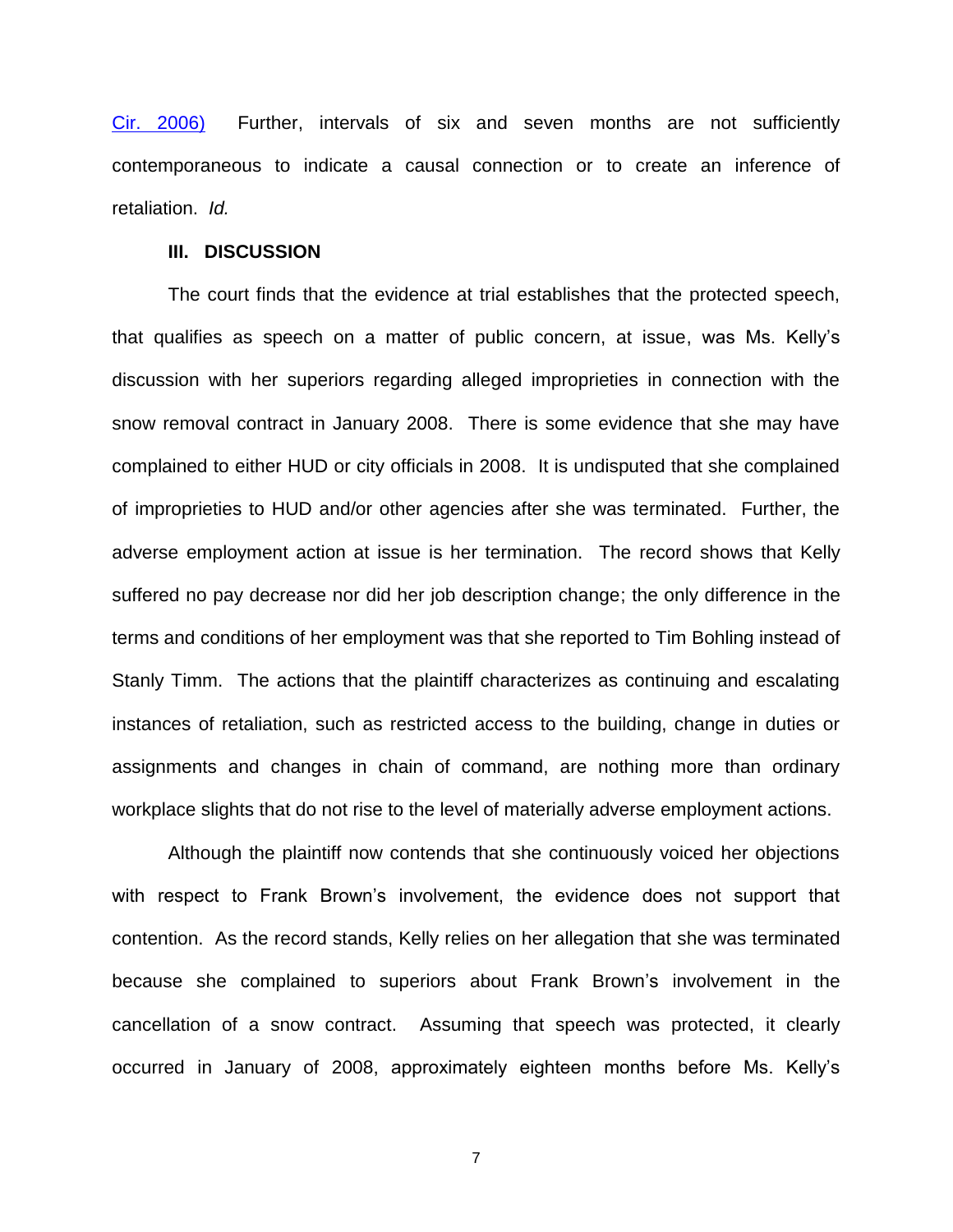termination. Even if her testimony that she voiced similar objections to persons inside and outside OHA in 2008 is credited, that speech, if protected, would have occurred at least six months before her termination, if not longer.

The court finds the plaintiff's motion for new trial or for reconsideration of the court's ruling on the First Amendment retaliation issue should be denied. The court stands by its ruling that the adverse employment action at issue is the plaintiff's termination and that plaintiff did not establish a nexus between the protected activity and the termination. In any event, the plaintiff has not established any nexus between her exercise of protected speech in 2008 and any other allegedly adverse actions. The evidence shows that, although Kelly may have continued to speak out against, or voice objection to, conditions at OHA while Tim Bohling was her supervisor, those complaints were not on matters of public concern.

The plaintiff has not shown manifest injustice or errors of law or fact, nor has she produced any newly discovered evidence. The plaintiff's motion rehashes arguments previously rejected by the court. Accordingly, the courts find the plaintiff's motions should be denied.

#### IT IS ORDERED:

1. The defendants' motions for judicial notice (Filing No. 151 in 8:10CV245 and Filing No. 72 in 8:11CV192) are granted.

2. The plaintiff's motions for reconsideration and a new trial (Filing No. 142 in 8:10CV245 and Filing No. 63 in 8:11CV192) are denied.